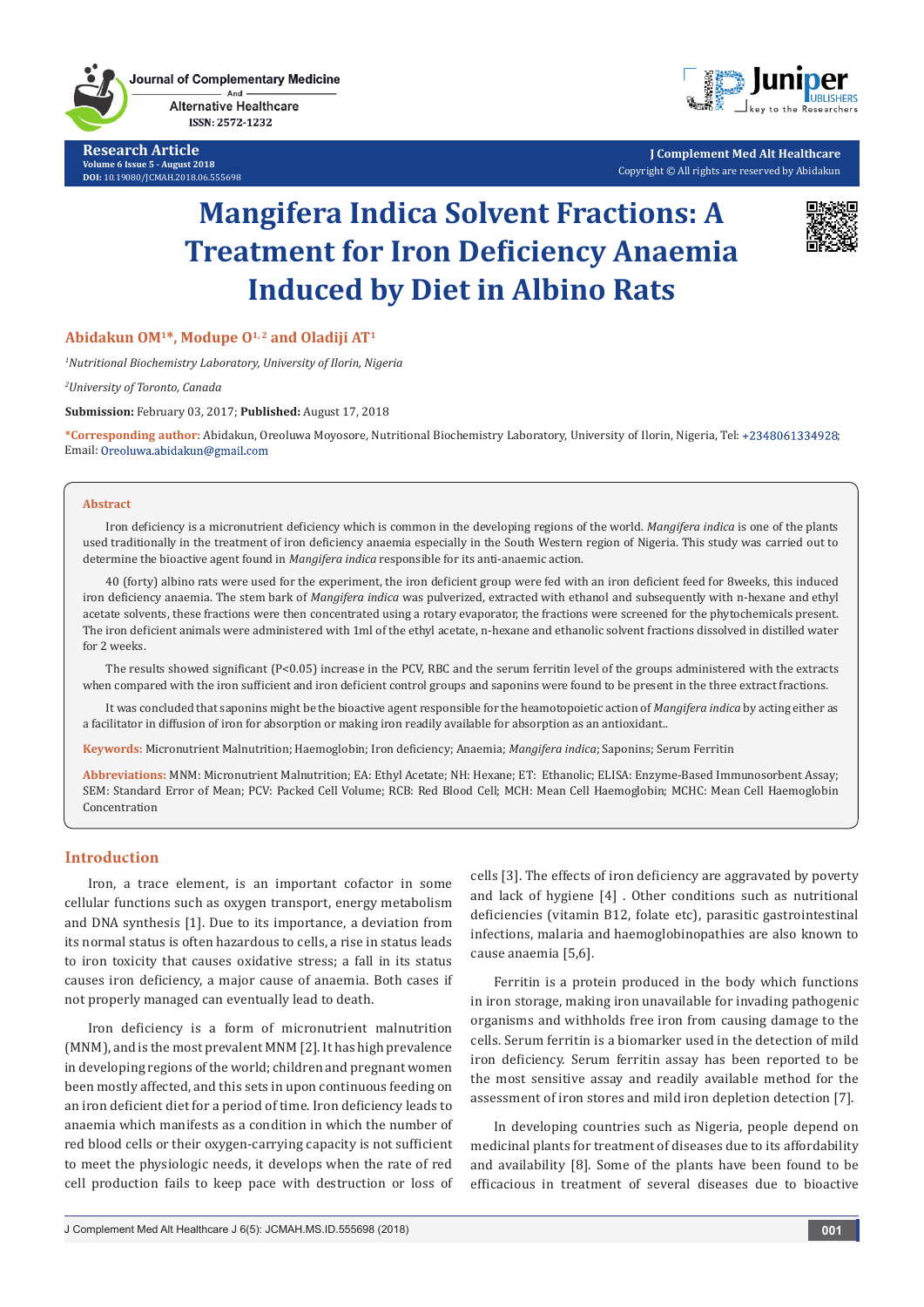agents (chemical substances) present in the plants in the form of phytochemicals and minerals [9]. This knowledge led to the use of *Mangifera indica* (mango) for the treatment of anaemia as reported by folklore and has been confirmed by scientific studies [10,11].

*Mangifera indica* (mango) is one of the most important tropical plants and it is widely grown in different parts of Africa especially the southern part of Nigeria [10]. Its stem bark, roots and leaves have been reported to be efficacious in the treatment of malaria, diabetes, asthma and anaemia [11,12]. This study was carried out to investigate the efficacy of *Mangifera indica* solvent fractions as anti-anaemic agents by fractionating its stem bark using **d**ifferent solvents.

# **Materials and Methods**

#### **Plant materials and authentication**

Fresh stem barks of *Mangifera indica* were obtained from University of Ilorin, Kwara State, Nigeria. Authentication of the plant was done in the Department of Plant Biology, University of Ilorin, Ilorin, Nigeria where voucher specimen was deposited at the University herbarium with voucher number UIH 1080.

## **Laboratory animals**

Forty (40) albino rats (*Rattus norvegicus*) of both sexes with an average weight of  $50.0g \pm 10.0g$  were used for this study. The animals were obtained from the animal house in the Department of Biochemistry, University of Ilorin. They were housed in cages under standard conditions (25-29 °C, 12 hour light and 12 hour darkness cycles) and fed rat chow. They were also given water ad libitum. This study was conducted in accordance with the ethics of animal experimentation of the Department of Biochemistry, University of Ilorin.

### **Feed materials**

Yellow maize (*Zea may*) and locust bean [*Parkia biglobosa*  (A.) Jacq] seeds were obtained from local sellers at Oja Oba Market, Ilorin, Nigeria; the vegetable oil used was a product of Grand Cereals and Oil Mills Limited, Bukuru, Jos, Nigeria. The vitamin mix was a product of BASF Aktiengesellschaft, Germany Pantex, Holland. Component chemicals of the mineral mix used were products of Sigma Chemical Company Limited, London.

#### **Other reagents**

All other reagents used were of analytical grade and were prepared in all glass wares, and stored in reagent bottles. Distilled water was obtained from the Department of Biochemistry, University of Ilorin.

# **Preparation of plant extract**

The ethanolic extract of the stem bark of the plant was prepared according to modified methods reported by Harborne and Sofowora [13,14]. The plant samples were collected, air dried and pulverized at Oja Oba Market, Ilorin, Nigeria. The powdered material was then extracted using ethanol for 72 hours. The extract was concentrated to dryness and a brownish

gummy extract was obtained. The residue was further extracted using hexane and ethyl acetate and concentrated to dryness with a rotary evaporator. The residues obtained were then transferred into pre-weighed sample containers and later used for the study.

## **Phytochemical screening**

The solvent n-hexane, ethyl acetate and ethanolic fractions of the extract were screened for phytochemicals using standard procedures:

The presence of alkaloids and phlobatannins were determined according to the method described by Harborne [13] while the method described by Odebiyi and Sofowora [15] was used for flavonoids and tannins. Steroids and phenolics were qualitatively determined by the method of Trease and Evans [16] while glycosides and saponins were determined by the method of Wall et al. [17].

# **Feed formulation**

The method adopted for the formulation of iron sufficient and iron deficient feed was that of Folayan [18] as modified by Oladiji et al. [19]. In this method, locust bean seeds were used as the source of protein, among other things. The components of the diets were thoroughly mixed and made into pellets to ensure good handling by the animals. It was produced weekly and packed into air-tight polythene bags to prevent rancidity, auto-oxidation of the oil and microbial contamination (Table 1).

**Table 1:** Feed Components of Iron Sufficient and Iron Deficient Diets.

| <b>Feed Components</b> | Iron Sufficient $(g/kg)$ | Iron Deficient $(g/kg)$ |  |
|------------------------|--------------------------|-------------------------|--|
| Locust bean seed       | 750                      | 750                     |  |
| Maize flour            | 40                       | 40                      |  |
| Corn husk              | 20                       | 20                      |  |
| Soybean oil            | 40                       | 40                      |  |
| Sucrose                | 100                      | 100                     |  |
| Methionine             | 5                        | 5                       |  |
| Lysine                 | 5                        | 5                       |  |
| Mineral mix            | 30                       | 30                      |  |
| Vitamin mix            | 10                       | 10                      |  |
| FeSO4.7H2O             | 35.06mg/kg               | $8.50$ mg/kg            |  |

a Vitamin mix (per kg of diet): vitamin A, 100,000 lU; vitamin D3, 10,000 lU; vitamin E, 100 mg; vitamin B1, 20mg; vitamin B2, 40mg; d-calcium pantothenate, 100mg; vitamin B6, 15mg; vitamin C, 250mg; vitamin K3, 15mg; folic acid, 5000mcg; nicotinic acid, 200mg; biotin, 150mcg; inositol, 80mg.

 $^{\circ}$ Mineral mix (g/kg): CoCl<sub>2</sub>·6H<sub>2</sub>O (0.001), CuSO<sub>4</sub>·5H<sub>2</sub> O (0.079), MnSO $_4$  ·7H $_2$ O (0.178), KI (0.032), NaCl (3.573), ZnCO $_3$  (1.60), CaSO $_4$  $(11.610)$ , MgSO<sub>4</sub> ·7H<sub>2</sub>O (2.292), K<sub>2</sub>HPO<sub>4</sub> (10.559).

#### **Animal grouping and experimental design**

Forty (40) animals were housed in metabolic cages of dimensions 33cm × 20.5cm × 19cm under standard conditions (12-hr light:12-hr dark cycle; 28 °C±3 °C and 40–55% humidity). They were allowed free access to normal rat chow and distilled water. They were acclimatized for seven days before the start of the experiment. After acclimatization, they were fasted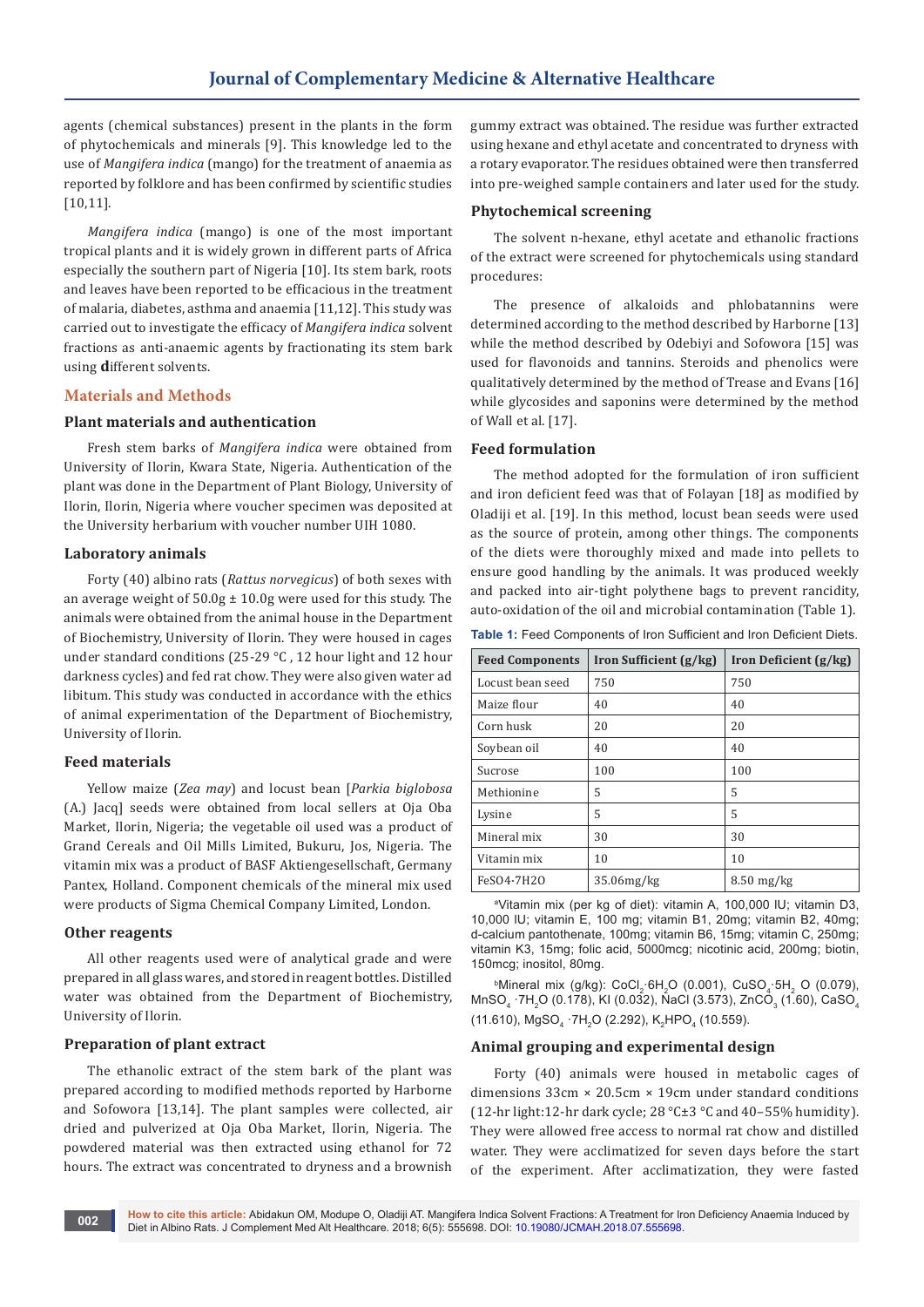for 24 hours (food except water was removed) prior to the commencement of the experiment.

The animal grouping consisted of an initial three groups:

a) A - 10 Rats maintained on iron sufficient diet designated as IS.

b) B - 25 Rats maintained on iron deficient diet designated as ID.

c) C - 5 Rats maintained on commercial feed and designated CF.

Animals in groups A and B were maintained on their respective diets for eight (8) weeks. This was to induce iron deficiency anaemia in the animals in group B, and verify with the animals in group A which had sufficient iron in their diet. At the end of the eight (8) weeks feeding period, five (5) rats each from IS and ID groups were sacrificed and their haematological indices were determined. Upon the confirmation of the anaemic state of the ID animals, the remaining rats in group B were further grouped into four (4), with five (5) rats in each group. One of these groups was maintained on the iron deficient feed for two weeks without treatment. The remaining three (3) groups were orally treated with ethyl acetate (EA), n-hexane (NH) and ethanolic (ET) fractions of the *M. indica* stem bark extract daily, for two (2) weeks. The grouping was as follows:

a) B1- Iron deficient rats fed with iron deficient feed for two weeks (iron deficient feed all through) designated IDF

b) B2- Iron deficient rats orally treated with ethyl acetate fraction of the extract for two weeks designated as EA

c) B3- Iron deficient rats orally administered on a daily basis for two weeks with n-hexane fraction of the extract designated NH

d) B4- Iron deficient rats orally served ethanolic fraction daily for two weeks designated ET.

The extracts were administered to the animals in the various groups using oro-pharyngeal cannula. They were sacrificed after the second week of extract administration.

#### **Haematological parameters**

The following haematological parameters were analysed using automated hematologic analyzer: haemoglobin, packed cell volume, red blood cells, employing the methods of Dacie and Lewis [20].

## **Determinaton of Serum Ferritin**

The principle employed is based on enzyme-based immunosorbent assay (ELISA). The results were read with a micro plate reader.

#### **Statistical Analysis**

Values obtained were expressed as ± standard error of mean (SEM). The values were subjected to Analysis of Variance (ANOVA), as well as Duncan's multiple Range Test, to determine

statistical significance. Differences were considered significant at  $P < 0.05$ .

#### **Results**

## **Haematological parameters of experimental animals**

Feeding of the negative control group( ID) with an iron deficient feed for eight weeks led to a significant decrease (P>0.05) in the packed cell volume(PCV), platelet and red blood cell(RBC) when compared to the iron sufficient (positive control) group as observed in Table 2. It was observed that upon subsequent administration of the solvent extracts of the plant to the iron deficient animals, there was an increase (P<0.05) in the haematological parameters of the animals in the groups given the extract when compared with the iron deficient (negative control) group. There was no significant difference (P>0.05) in the mean cell haemoglobin (MCH) and the mean cell haemoglobin concentration (MCHC) between the treated groups and the positive control groups, no significant difference in the white blood cell of all the groups as shown in Table 3.

**Table 2:** Haematological Parameters of Experimental Animals as at 8th Week.

| Groups | PCV(%)            | WBC(106cells/m<br>m <sup>3</sup> | RBC(106cells/m<br>m <sup>3</sup> |
|--------|-------------------|----------------------------------|----------------------------------|
| IS     | 44.40±1.62b       | 14.60±4.99 <sup>a</sup>          | $8.01 \pm 0.29$ <sup>b</sup>     |
| ID     | $38.85 \pm 1.13a$ | $17.65 \pm 0.84$ <sup>a</sup>    | $6.68 \pm 0.17$ <sup>a</sup>     |

Values carrying different superscripts (a-b) down the group for each parameter are significantly different ( $p < 0.05$ ), n=5 replicates  $\pm$ S.E. PCV: packed cell volume; WBC: white blood cell; RBC: red blood cell; IS:(iron sufficient feed fed rats); ID:(iron deficient feed fed rats).

**Table 3:** Haematological Parameters of Experimental Animals After Administration of the Extracts.

| Groups | $PCV(\%)$                 | <b>WBC</b>             | MCHC $(g)$<br>dL)       | MCV(fL)                 | <b>MCH</b>              |
|--------|---------------------------|------------------------|-------------------------|-------------------------|-------------------------|
| IS     | $47.93 \pm$               | 14.26                  | 27.60                   | 60.76                   | 16.78                   |
|        | 1.07c                     | $\pm 1.6^{a,b}$        | ±0.29a                  | $\pm 0.64$ <sup>a</sup> | $\pm 0.23$ <sup>a</sup> |
| ID     | 17.73                     | 17.03                  | 65.83                   | 78.50                   | 51.16                   |
|        | ±0.73 <sup>a</sup>        | $±6.43^{a,b}$          | ±15.96 <sup>b</sup>     | ±1.60 <sup>b</sup>      | ±11.7 <sup>b</sup>      |
| CF     | 45.74                     | 15.64                  | 29.16                   | 61.00                   | 17.70                   |
|        | ±0.92 <sup>b,c</sup>      | ±2.42 <sup>a,b</sup>   | ±0.83 <sup>a</sup>      | ±2.48 <sup>a</sup>      | ±0.30 <sup>a</sup>      |
| EA     | 42.27                     | 16.95                  | 27.57                   | 64.30                   | 17.72                   |
|        | $\pm$ 0.74 <sup>b,c</sup> | ±2.21 <sup>a,b</sup>   | $\pm 0.34$ <sup>a</sup> | ±0.89 <sup>b</sup>      | ±0.19a                  |
| NH     | 43.47                     | 23.20                  | 27.72                   | 62.87                   | 17.40                   |
|        | ±2.82 <sup>b,c</sup>      | ±5.81 <sup>b,c</sup>   | $\pm 0.34$ <sup>a</sup> | ±1.53 <sup>a,b</sup>    | ±0.21 <sup>a</sup>      |
| ET     | 42.86                     | 23.60                  | 27.96                   | 58.56                   | 16.40                   |
|        | $\pm 0.50^{\rm b}$        | $±2.75$ <sub>b,c</sub> | ±0.21 <sup>a</sup>      | $\pm 0.84$ <sup>a</sup> | $\pm 0.34$ <sup>a</sup> |

Values carrying different superscripts (a-c) down the group for each parameter are significantly different ( $p < 0.05$ ), n=5 replicates ±S.E. PCV: packed cell volume; WBC: white blood cell; MCV: mean corpuscular volume; MCH: mean cell haemoglobin; MCHC: mean cell haemoglobin cell; IS:(iron sufficient feed fed rats); ID:(iron deficient feed fed rats); CF: (rats fed with commercially sold feed),EA: (rats administered with ethyl acetate fraction of *Mangifera indica* + iron deficient feed);NH: (rats administered with n-hexane fraction of *Mangifera indica* + iron deficient feed);ET: (rats administered with ethanolic fraction of *Mangifera indica* + iron deficient feed).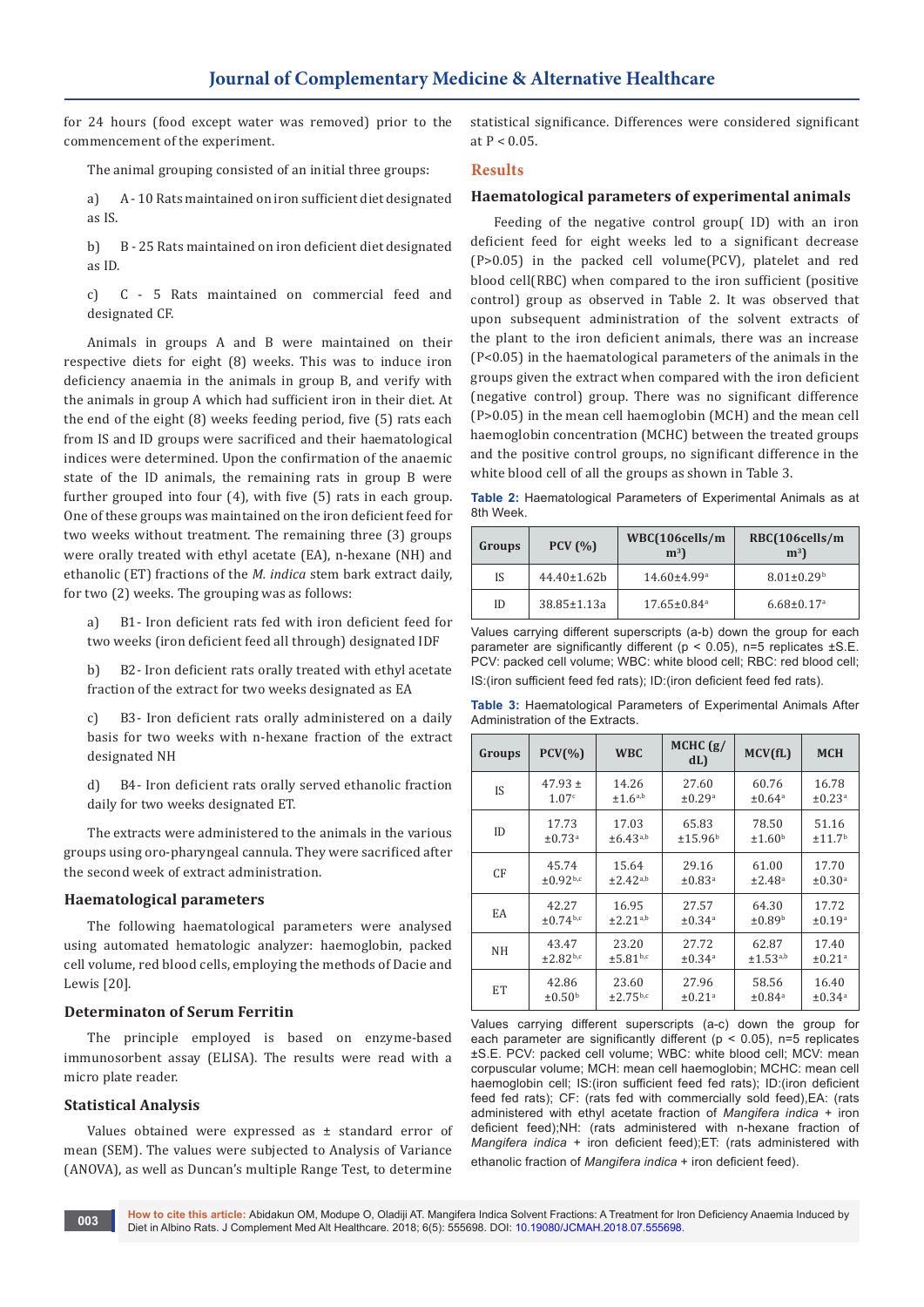## **Serum ferritin level in experimental animals**

A significant decrease (P>0.05) was noticed in the iron deficient group when compared to the positive (iron sufficient) control group. On administration of the extracts to the animals, the serum ferritin level of the treated groups compared favourably with the iron sufficient control group (Figure 1).



ET:(rats administered with ethanolic fraction of *Mangifera indica* + iron deficient feed).

**Figure 1:** Serum Ferritin Level in Experimental Animals.

## **Phytochemical screening for various extracted fractions of** *mangifera indica*

The phytochemical screening carried out shows that saponin was the only phytochemical present in the three solvent extracts as shown in Table .

| Table 4: Phytochemical Screening for Various Extracted Fractions of |  |  |  |
|---------------------------------------------------------------------|--|--|--|
| Mangifera indica.                                                   |  |  |  |

| Test/sample    | N-hexane  | <b>Ethanol</b> | <b>Ethyl</b> acetate |
|----------------|-----------|----------------|----------------------|
| Saponins       | $\ddot{}$ | $\ddot{}$      |                      |
| <b>Tannins</b> |           | $\ddot{}$      | $\ddot{}$            |
| Flavonoids     | $\ddot{}$ |                |                      |
| Glycosides     | $\ddot{}$ | $\ddot{}$      |                      |
| Steroids       |           |                |                      |
| Phlobatannins  |           | $\ddot{}$      | $\ddot{}$            |
| Terpenoids     |           | $\ddot{}$      |                      |
| Alkaloids      |           |                |                      |
| Anthraquinones |           |                |                      |

+ Means present while – means phytochemical is **absent.**

#### **Discussion**

The modified method described by Oladiji et al. [19] used resulted in a significant reduction (P<0.05) in the haematological parameters in the rats as the values for PCV and RBC were lower for the iron deficient group as compared to the iron sufficient group. The significant decrease in haemoglobin, PCV and RBC levels of iron deficient rats may be attributed to onset of iron deficiency anaemia when rats were placed on iron-deficient diet [19].

It was reported that 1ml of *Mangifera indica L*. stem bark extract administered to adult albino rats for 2 weeks increased the haematological parameters of the rats [10], also Modupe and Oladiji [21] reported a dose dependent increase of *mangifera indica* aqueous stem bark extract with the highest dose been 75mg/kg body weight, this report informed the use of 75mg/kg body weight for this study. On administration of 1ml (75mg/kg body weight) of the N-hexane, ethyl acetate and ethanolic fractions of the *Mangifera indica* stem bark extract, the PCV increased in the test groups (P>0.05) and compared favourably with the positive and negative control groups [22]. This corroborates the reports of previous studies which suggests that *Mangifera indica* stem bark has hematopoietic activity and increases resistance to oxidative damage of the red blood cell membranes [4] . The significant increase (P>0.05) in the mean cell volume of the iron deficient group which showed the presence of anaemia, confirmed the previous study by Eteng et al. [23]. In the study, the increased mean cell volume was linked with megaloblastic anaemia and chronic haemolytic anaemia. The increases in mean cell haemoglobin in the deficient group may be an indication of certain degree of intravascular haemolysis as also reported by Criswell [24]. The significant decrease (P<0.05) in the mean cell haemoglobin of the animals treated with the plant extract may be an indication of the ability of the plant to revert the haemolysis in iron deficient animals. The plant may hence be suggested to prevent and treat red blood cell lysis. This is supported by the studies carried out on another hematopoietic plant [25].

Several studies have been carried out on the stem bark of *Mangifera indica* but none has reported the bioactive agent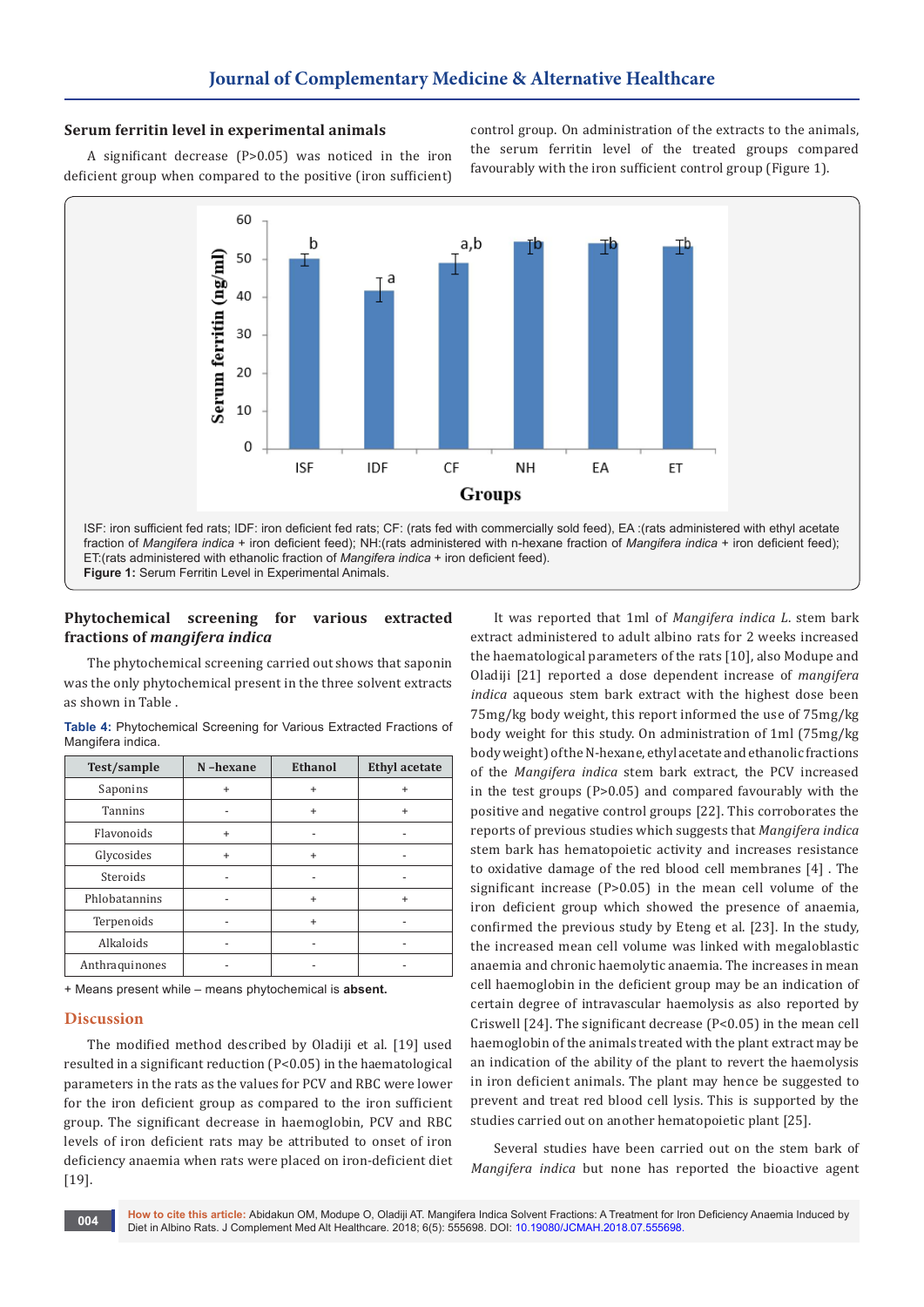responsible for its action. Although it has been suggested that the phytochemicals present in the stem bark might be responsible for its hematopoietic action there is no experimental data to back up this assumption. The fractionation of the extract based on solubility of phytochemicals in different solvent was to elucidate the possible phytochemical responsible for its anti-anaemic property [26]. The phytochemical analysis of the different fractions of *Mangifera indica* stem bark showed the presence of saponins in the three fractions and these three fractions were able to reverse the anti-anaemic condition of experimental animals, this findings also confirms the study by Modupe and Oladiji [21] that saponin and glycoside was found present in the plant extract. In this study, glycoside was only observed in two of the fractions (hexane and ethanolic fractions). Since the reversal effect was noticed in the three fractions, it implicates saponins from medicinal plants to be playing a role in haematopoiesis. This agrees with previous studies which reported that the presence of saponins, phenolics and glycosides in some plant extract may be responsible for the acclaimed anti-anaemic potential of the plants. Saponins are known to enhance natural resistance and recuperative powers of the body [27], and inhibit platelet aggregation and thrombosis [19]. Although saponins have been reported to lyse the red blood cells but result from this study shows otherwise and agrees with Modupe and Oladiji [21].

Saponins have been reported to be an antioxidant and nonhaem iron is better absorbed in the presence of an antioxidant which prevents the formation of insoluble and non -absorbable iron compounds, and enhances the reduction of ferric iron to ferrous iron, the form in which iron is absorbed by the mucosal cells. Therefore, the saponin present in the plant extract might be responsible for the increase in absorption of the non-haem form of iron found in the plant and neutralization of free radicals at cellular level which may have accounted for the decrease in the mean cell haemoglobin as there will be reduction in the amount of red blood cells lysed by the radicals. Saponins are known to be membrane active agents, surfactants and also amphipathic in nature [28]. Due to its nature, it can penetrate membranes since it has both hydrophilic and lipophilic parts, it is therefore suggested that it might also be facilitating the transport of ferrous iron across membranes thereby increasing its absorption by facilitating iron diffusion across membranes of cells. One may therefore hypothesize that saponins may be aiding in the diffusion of iron across membranes thereby increasing its uptake in the mucosal cells.

Ferritin is a protein in the body that binds to iron and serves as the storage form of iron, it stores iron in non-toxic form and transports it to areas where they are required. According to Figure 1, the serum ferritin of the iron deficient group decreased significantly (P<0.05) compared to the control groups. The iron deficient group had a low serum ferritin level since iron can only be stored when it is in excess quantity in the blood but the stores are depleted in case of deficiency as the body would need enough iron to carry out biological processes. Low serum ferritin level

can be a confirmation of the lack of iron in the body which leads to iron deficiency anaemia.

However, the serum ferritin level of the group treated with the extracts increased significantly (P>0.05) and compared favourably with the iron sufficient control group. Ferritin protein has several functions in the body for example; mitochondrial ferritin has several molecular functions which includes ferroxidase activity responsible for reduction in free radical formation, oxidoreductase activity across membranes and cellular iron homeostasis. Therefore, a decrease in the ferritin level will affect all functions associated with ferritin which includes conversion of iron from ferrous state to ferric state and the release of this toxic form of iron leads to formation of free radicals. Increase in serum ferritin level can either be due to an increase in iron stores or an infection. However, infection may not be the case in this study due to no significant difference noticed in the white blood cell of any of the groups. Therefore, the significant increase noticed in the groups administered with the extracts may be attributed to an increase in the iron stores.

# **Conclusion**

The hematopoietic property of *Mangifera indica* extract fractions may therefore be suggested to be attributed to the bioactive agents found in the plant, data obtained from this studies suggest that saponin may be responsible for the haematopoietic activity of *Mangifera indica* either by acting as a transporter for aiding iron transport across the membrane or as an antioxidant by making iron available in the ferrous form for easy absorption. Further studies should therefore include bioactivity guided fractionation, isolation of saponins from *Mangifera indica* and its characterization in order to have a better understanding of its mechanism of action.

#### **References**

- 1. [Wang J, Pantopoulos K \(2011\) Review article: Regulation of cellular](https://www.ncbi.nlm.nih.gov/pubmed/21348856)  [iron metabolism. Biochemistry Journal 434\(3\): 365–381.](https://www.ncbi.nlm.nih.gov/pubmed/21348856)
- 2. [Maureen M Black \(2003\) Micronutrient Deficiencies and Cognitive](https://www.ncbi.nlm.nih.gov/pubmed/14672291)  [Functioning. J Nutr 133: 3927S– 3931S.](https://www.ncbi.nlm.nih.gov/pubmed/14672291)
- 3. [Reid R, Burt A, Harrison D, David J, Levison DA, et al. \(2008\) Muir's](https://www.bookdepository.com/Muirs-Textbook-Pathology-Fourteenth-Edition-Robin-Reid/9780340740620)  textbook of pathalogy*.* [\(14th ed.\). Hodder Education, United Kingdom.](https://www.bookdepository.com/Muirs-Textbook-Pathology-Fourteenth-Edition-Robin-Reid/9780340740620)
- 4. [Ogbe RJ, Adoga GI, Abu AH \(2010\) Anti-anaemia potentials of some](http://www.academicjournals.org/article/article1380549771_Ogbe%20et%20al.pdf)  [plant extracts on phenyl hydrazine induced anaemia in rabbits. Journal](http://www.academicjournals.org/article/article1380549771_Ogbe%20et%20al.pdf)  [of Medicinal Plants Research 4\(8\): 680-684.](http://www.academicjournals.org/article/article1380549771_Ogbe%20et%20al.pdf)
- 5. [Crawley J \(2004\) Reducing the burden of anemia in infants and young](https://www.ncbi.nlm.nih.gov/books/NBK3747/)  [children in malaria-endemic countries of Africa: from evidence to](https://www.ncbi.nlm.nih.gov/books/NBK3747/)  [action. Am J Trop Med Hyg 71\(suppl 2\): 25–34.](https://www.ncbi.nlm.nih.gov/books/NBK3747/)
- 6. [de Benoist B, McLean E, Egli I, Cogswell M \(2008\) Worldwide](http://www.who.int/nutrition/publications/micronutrients/anaemia_iron_deficiency/9789241596657/en/)  [prevalence of anaemia 1993–2005- WHO Global Database on Anaemia.](http://www.who.int/nutrition/publications/micronutrients/anaemia_iron_deficiency/9789241596657/en/)  [WHO-CDC; 48 p.](http://www.who.int/nutrition/publications/micronutrients/anaemia_iron_deficiency/9789241596657/en/)
- 7. [Jacob RA, Sandstead HH, Klevay LM, Johnson LK \(1980\) Utility of serum](https://www.ncbi.nlm.nih.gov/pubmed/7426747)  [ferritin as a measure of iron deficiency in normal males undergoing](https://www.ncbi.nlm.nih.gov/pubmed/7426747)  [repetitive phlebotomy. American Society of Hematology 56\(5\): 786-](https://www.ncbi.nlm.nih.gov/pubmed/7426747) [791](https://www.ncbi.nlm.nih.gov/pubmed/7426747)
- 8. Ekpe ED, Ebana RVB, Madunagu BE (1990) Antimicrobial activity of four medicinal plants on pathogenic Bacteria and phytopathogenic fungi. West Af J Biol Appl'd Chem 35: 2-5.